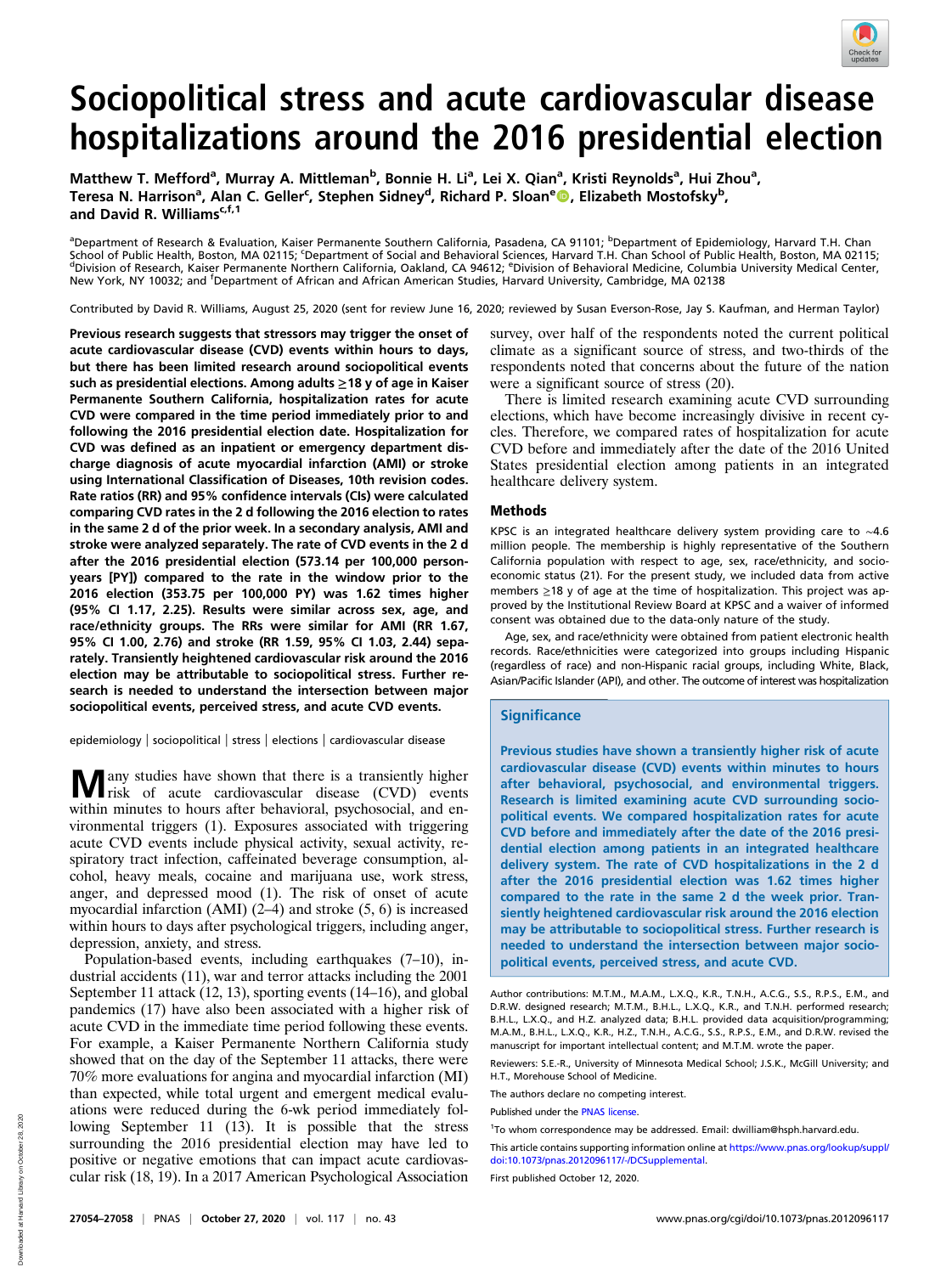| Table 1. Demographic characteristics of active KPSC             |
|-----------------------------------------------------------------|
| members $\geq$ 18 y of age on the date of the 2016 presidential |
| election (November 8, 2016)                                     |

| Characteristic | n(%)             |
|----------------|------------------|
| Age, y         |                  |
| $18 - 54$      | 1,915,986 (63.9) |
| $55 - 74$      | 861,732 (28.7)   |
| $75+$          | 219,690 (7.4)    |
| Sex            |                  |
| Male           | 1,400,595 (46.7) |
| Female         | 1.596.813 (53.2) |
| Race/ethnicity |                  |
| White          | 1,132,280 (37.8) |
| Black          | 272,073 (9.0)    |
| Hispanic       | 1,239,555 (41.4) |
| API            | 334,574 (11.2)   |
| Other          | 18,926 (0.6)     |

for acute CVD, defined as an inpatient principal discharge diagnosis of AMI (International Classification of Diseases, 10th revision, Clinical Modification [ICD-10-CM] codes I21.x and I22.x), or an inpatient principal or emergency department discharge diagnosis of stroke (ICD-10-CM codes I60.x to I67.x). Hospitalization counts were determined based on the time of admission. If an individual experienced multiple events occurring within 7 d of the index event, they were counted as the same event. Secondary outcomes of interest were AMI and stroke, separately. We additionally examined hospitalizations with an inpatient principal or emergency department diagnosis for chest pain and unstable angina (UA). ICD-10 code definitions for chest pain and UA are listed in [SI Appendix](https://www.pnas.org/lookup/suppl/doi:10.1073/pnas.2012096117/-/DCSupplemental), Table S1.

Statistical Analysis. Using prospectively collected data in a cohort of members enrolled in KPSC, we calculated daily rates of CVD 1 mo before and 1 mo after the date of election as the number of events per 100,000 person years (PY) and a smoothing trend of daily event rates using a 7-d moving average for descriptive purposes. We calculated the 7-d moving average by taking the arithmetic mean of daily event rates over 7 d prior to the date under observation. Using Poisson regression, rate ratios (RR) and 95% confidence intervals (CI) were calculated comparing rates of hospitalization for acute CVD per 100,000 PY in the 2 d following the 2016 United States presidential election (November 9–10) to the same 2 d in the prior week (November 2–3). A 2-d time window was chosen based on prior literature showing acute CVD risk transiently heightened within hours to days of a triggering event, as previously noted. Given the close proximity of the time windows pre- and postelection, potential confounding by seasonality is likely negligible. Furthermore, it is assumed that characteristics of the study population (e.g., demographics, comorbidities, and healthcare-seeking behaviors) are not appreciably different within members across the two time periods. We calculated RRs for the entire cohort and within subgroups by age (18 to 54, 55 to 74, ≥75 y), sex, and race/ethnicity, with Wald tests for heterogeneity. We additionally compared the rate of hospitalization for CVD in the 2 d following the election to the same 2 d of the week in each of the 2 wk prior to the election (October 26–27 and November 2–3, combined). These analyses were repeated for AMI and stroke, separately, as well as chest pain and UA. To control for potential confounding due to seasonality, in a sensitivity analysis we calculated a ratio of RRs comparing 2016 results to the equivalent calendar period for the combined nonelection years of 2015 and 2017. To compare our results with an outcome that should not be influenced by a stress trigger, in a separate analysis we examined rates of acute appendicitis (definition in *[SI Appendix](https://www.pnas.org/lookup/suppl/doi:10.1073/pnas.2012096117/-/DCSupplemental)*, Table S1) in the 2-d period after the 2016 presidential election with the same two weekdays in the week prior and, separately, 2 wk prior. All statistical tests were two-sided with a  $P < 0.05$ considered statistically significant. Analyses were conducted using SAS statistical software, v9.4.

#### Results

Table 1 presents characteristics of active KPSC members  $\geq$ 18 y of age on the date of the 2016 presidential election. Among ∼3 million members, a majority were aged 18 to 54 y (63.9%) and female (53.2%), with large proportions of White (37.8%) and Hispanic (41.4%) individuals. Daily rates of hospitalization for

CVD per 100,000 PY in the month before and month after the election are plotted with a moving average in Fig. 1. Compared to the rate of CVD in the same 2 d the week prior to the 2016 election date (58 hospitalizations; rate = 353.75 per 100,000 PY), the rate of CVD was 1.62 times higher (95% CI 1.17, 2.25,  $P =$ 0.004) in the 2 d following the election (94 hospitalizations; rate  $= 573.14$  per 100,000 PY) (Table 2). Compared to the same 2 d in the week prior, the rates of CVD in the 2 d following the election among men and women were 1.33 and 2.21 times higher, respectively ( $P$  interaction = 0.15). Rates of CVD were also higher among White, Black, Hispanic, and API individuals following the election (RR 1.81, 2.33, 1.20, and 1.33, respectively; P interaction  $= 0.60$ ). Similar results were also observed when we compared the rate in the 2 d following the 2016 election to the same 2 d of the week in each of the prior 2 wk (RR 1.45, 95% CI 1.11, 1.88) (Table 3).

In secondary analyses we evaluated hospitalization for AMI and stroke, separately (Table 4 and [SI Appendix](https://www.pnas.org/lookup/suppl/doi:10.1073/pnas.2012096117/-/DCSupplemental), Fig. S1). The rate of AMI in the 2 d following the election was 1.67 times higher (95% CI 1.00, 2.76,  $P = 0.05$ ) compared to the same 2 d the week prior to the election. The rate of stroke in the 2 d following the election was 1.59 times higher (95% CI 1.03, 2.44,  $P = 0.03$ ) compared to the same 2 d the week prior to the election. Similar results for AMI and stroke, examined separately, were observed comparing the rate in the 2 d following the 2016 election to the same 2 d of the week in each of the prior 2 wk (RR 1.57 and 1.37, respectively) (SI Appendix[, Table S2](https://www.pnas.org/lookup/suppl/doi:10.1073/pnas.2012096117/-/DCSupplemental)). There was no evidence of higher hospitalization rates for chest pain or UA in the 2 d following the presidential election compared to the same 2 d in the prior week (RR 0.96 [95% CI 0.83, 1.10] and RR 0.59 [95% CI 0.27, 1.28], respectively) or prior 2 wk (RR 1.00 [95% CI 0.88, 1.13] and RR 0.56 [95% CI 0.28, 1.12], respectively) (SI Appendix[, Table S3](https://www.pnas.org/lookup/suppl/doi:10.1073/pnas.2012096117/-/DCSupplemental)). In a sensitivity analysis, the RR for CVD hospitalizations in 2016 (RR 1.67) compared to 2015 and 2017 (combined RR 1.16) resulted in a ratio of RRs of 1.39 (95% CI 0.93, 2.08) (SI Appendix[, Table S4](https://www.pnas.org/lookup/suppl/doi:10.1073/pnas.2012096117/-/DCSupplemental)). Similar results were obtained for other outcomes comparing RR in 2016 to the combined RR for 2015/2017. Separately, rates of acute appendicitis were not higher in the 2 d after the 2016 presidential election compared to the same 2 d in the week prior (RR 1.00, 95% CI 0.49, 2.04) and 2 wk prior (RR 0.97, 95% CI 0.52, 1.79) (SI Appendix[, Table S5\)](https://www.pnas.org/lookup/suppl/doi:10.1073/pnas.2012096117/-/DCSupplemental).



Fig. 1. Hospitalization for acute cardiovascular disease events per 100,000 PY in the month preceding and after the 2016 presidential election among KPSC members ≥18 y of age.

Downloaded at Harvard Library on October 28, 2020

Downloaded at Harvard Library on October 28, 2020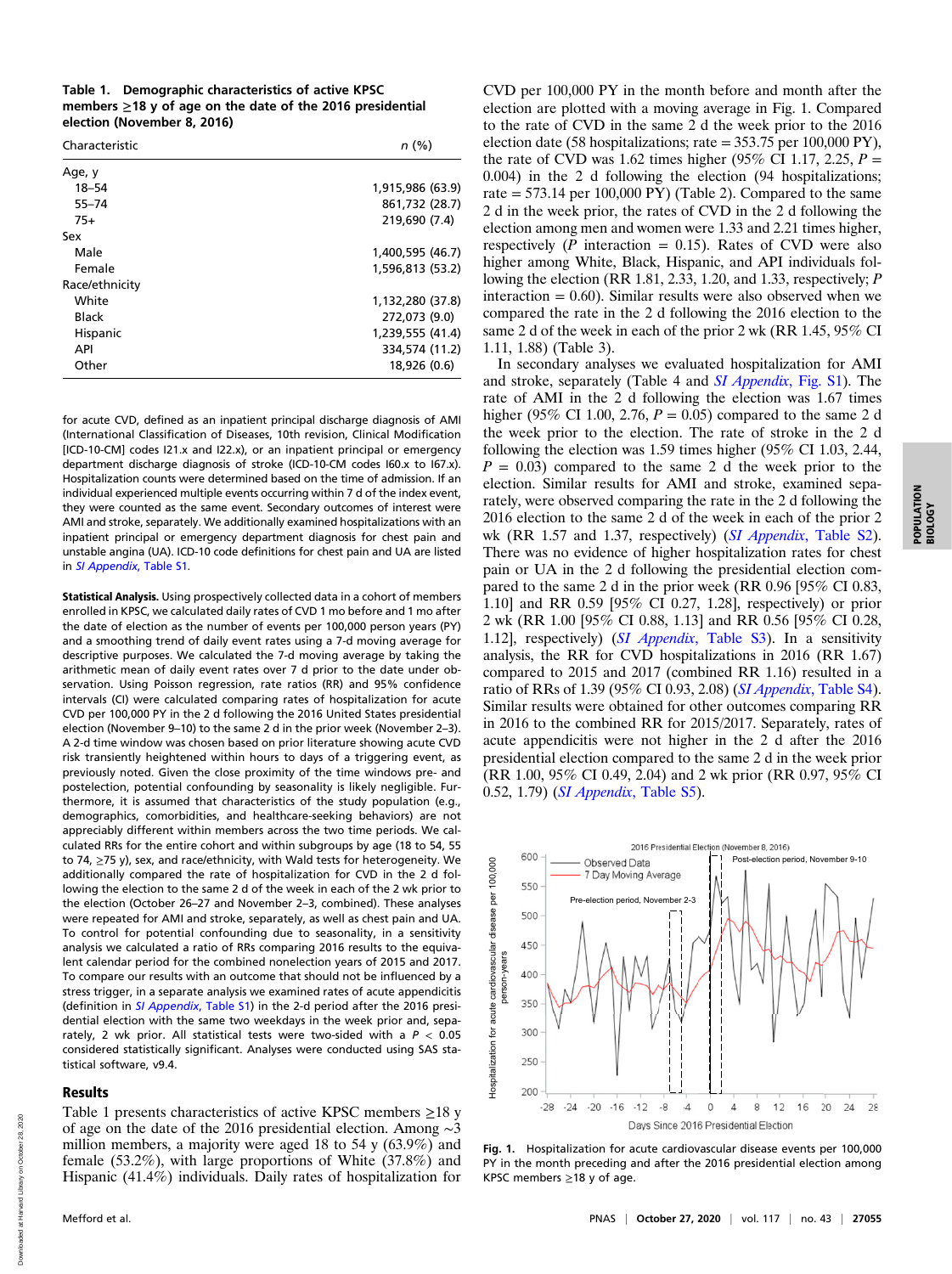|                | CVD events in the 2 d following the 2016<br>presidential election (November 9-10) |        | CVD events on the same weekdays in the<br>prior week (November 2-3) |           |        |                     |                     |         |
|----------------|-----------------------------------------------------------------------------------|--------|---------------------------------------------------------------------|-----------|--------|---------------------|---------------------|---------|
|                | Events, n                                                                         | PY     | Rate per 100,000 PY                                                 | Events, n | PY     | Rate per 100,000 PY | Rate ratio (95% CI) | P value |
| Overall        | 94                                                                                | 16,401 | 573.1                                                               | 58        | 16,396 | 353.8               | 1.62 (1.17, 2.25)   |         |
| Age, y         |                                                                                   |        |                                                                     |           |        |                     |                     | 0.94    |
| $18 - 54$      | 13                                                                                | 10,481 | 124.0                                                               | 7         | 10,481 | 66.8                | 1.86 (0.74, 4.65)   |         |
| $55 - 74$      | 39                                                                                | 4,717  | 826.9                                                               | 24        | 4,714  | 509.1               | 1.62 (0.98, 2.70)   |         |
| $75+$          | 42                                                                                | 1,203  | 3,490.3                                                             | 27        | 1,201  | 2,248.4             | 1.55 (0.96, 2.52)   |         |
| Sex            |                                                                                   |        |                                                                     |           |        |                     |                     | 0.15    |
| Male           | 52                                                                                | 7,662  | 678.7                                                               | 39        | 7,659  | 509.2               | 1.33 (0.88, 2.02)   |         |
| Female         | 42                                                                                | 8,739  | 480.6                                                               | 19        | 8,737  | 217.5               | 2.21(1.29, 3.80)    |         |
| Race/ethnicity |                                                                                   |        |                                                                     |           |        |                     |                     | 0.60    |
| White          | 47                                                                                | 6,197  | 758.4                                                               | 26        | 6,197  | 419.6               | 1.81 (1.12, 2.92)   |         |
| <b>Black</b>   | 14                                                                                | 1,489  | 940.2                                                               | 6         | 1,489  | 403.1               | 2.33(0.90, 6.07)    |         |
| Hispanic       | 24                                                                                | 6,782  | 353.9                                                               | 20        | 6,778  | 295.1               | 1.20(0.66, 2.17)    |         |
| API            | 8                                                                                 | 1,829  | 437.3                                                               | 6         | 1,829  | 328.1               | 1.33 (0.46, 3.84)   |         |
| Other          |                                                                                   | 104    | 966.0                                                               | 0         | 103    | 0.0                 |                     |         |

| Table 2. Hospitalization for acute CVD events in the 2 d following the 2016 presidential election (November 9-10) compared to the |  |  |  |
|-----------------------------------------------------------------------------------------------------------------------------------|--|--|--|
| same 2 d in the prior week (November 2–3)                                                                                         |  |  |  |

## **Discussion**

In the present study among KPSC members  $\geq 18$  y of age, we observed a higher rate of hospitalization for acute CVD in the 2 d following the 2016 presidential election compared to the same 2 d in the prior week and prior 2 wk. Similar results were observed regardless of age, sex, race/ethnicity, and for AMI and stroke, considered separately. These data suggest that sociopolitical stress from elections may contribute to transiently heightened risk of acute CVD hospitalization.

At an individual level, acute psychological stressors, including anger (3, 22), anxiety and depression (23), and emotional upset (24) have all been associated with a sudden and transient increase in the risk of acute CVD events in the hours to days following exposure (1). For example, in a cohort of 1,194 adults, emotional upset was associated with a 2.7-fold increased risk of (MI) within 24 h (24). Furthermore, several studies have documented that population-wide exposure to stressors, including natural disasters (7–10), industrial accidents (11), and sporting events (14–16) among others, have also been associated with a heightened risk of acute CVD events in the hours to days following the potential stressor. For example, emotional upset associated with

the loss of a World Cup match led to 25% increased risk for AMI hospitalization in the days following (16). More recently, among patients with acute coronary syndrome who tested negative for COVID-19, the rate of stress cardiomyopathy was 4.51 times higher in the COVID-19 pandemic period of March–April 2020 compared to a composite of multiple prepandemic periods (17), suggesting that the stress and anxiety of the pandemic can manifest as this stress-related disorder (25).

Episodes of stress and anxiety or population-wide stressors may cause acute CVD events in susceptible individuals, including those with chronic macrovascular and microvascular disease, preexisting atherosclerotic plaque, and disorders of the cardiac conduction system (1). Potential physiological mechanisms facilitating these types of responses have been proposed, including vasoconstrictive and prothrombotic effects, lowering of the threshold for cardiac conduction system instability, increased cardiac sympathetic activation, inflammation, oxidative stress, and coagulation regulation (26–30). Gullette et al. (23) demonstrated that among a sample of patients with coronary artery disease and documented exercise-inducible ischemia, periods of self-reported anxiety or sadness were associated with a twofold

Table 3. Hospitalization for acute CVD events in the 2 d following the 2016 presidential election (November 9–10) compared to the same 2 d of the week in each of the 2 wk prior to the election (October 26–27 and November 2–3)

|                | CVD events in the 2 d following the 2016<br>presidential election (November 9-10) |           |                     |           |        | CVD events on the same weekdays in the<br>prior 2 wk (October 26–27, November 2–3) |                     |         |
|----------------|-----------------------------------------------------------------------------------|-----------|---------------------|-----------|--------|------------------------------------------------------------------------------------|---------------------|---------|
|                | Events, n                                                                         | <b>PY</b> | Rate per 100,000 PY | Events, n | PY     | Rate per 100,000 PY                                                                | Rate ratio (95% CI) | P value |
| Overall        | 94                                                                                | 16,401    | 573.1               | 130       | 32,784 | 396.5                                                                              | 1.45 (1.11, 1.88)   |         |
| Age, y         |                                                                                   |           |                     |           |        |                                                                                    |                     | 0.91    |
| $18 - 54$      | 13                                                                                | 10,481    | 124.0               | 16        | 20,958 | 76.3                                                                               | 1.62 (0.78, 3.38)   |         |
| $55 - 74$      | 39                                                                                | 4,717     | 826.9               | 57        | 9,423  | 604.9                                                                              | 1.37 (0.91, 2.05)   |         |
| $75+$          | 42                                                                                | 1,203     | 3,490.3             | 57        | 2,404  | 2,371.2                                                                            | 1.47 (0.99, 2.19)   |         |
| Sex            |                                                                                   |           |                     |           |        |                                                                                    |                     | 0.81    |
| Male           | 52                                                                                | 7,662     | 678.7               | 74        | 15,318 | 483.1                                                                              | 1.40 (0.99, 2.00)   |         |
| Female         | 42                                                                                | 8,739     | 480.6               | 56        | 17,466 | 320.6                                                                              | 1.50 (1.00, 2.24)   |         |
| Race/ethnicity |                                                                                   |           |                     |           |        |                                                                                    |                     | 0.52    |
| White          | 47                                                                                | 6,197     | 758.4               | 55        | 12,396 | 443.7                                                                              | 1.71 (1.16, 2.52)   |         |
| <b>Black</b>   | 14                                                                                | 1,489     | 940.2               | 18        | 2,979  | 604.3                                                                              | 1.56 (0.77, 3.13)   |         |
| Hispanic       | 24                                                                                | 6,782     | 353.9               | 45        | 13,548 | 332.2                                                                              | 1.07 (0.65, 1.75)   |         |
| API            | 8                                                                                 | 1.829     | 437.3               | 12        | 3,655  | 328.3                                                                              | 1.33 (0.54, 3.26)   |         |
| Other          |                                                                                   | 104       | 966.0               | 0         | 207    | 0.0                                                                                |                     |         |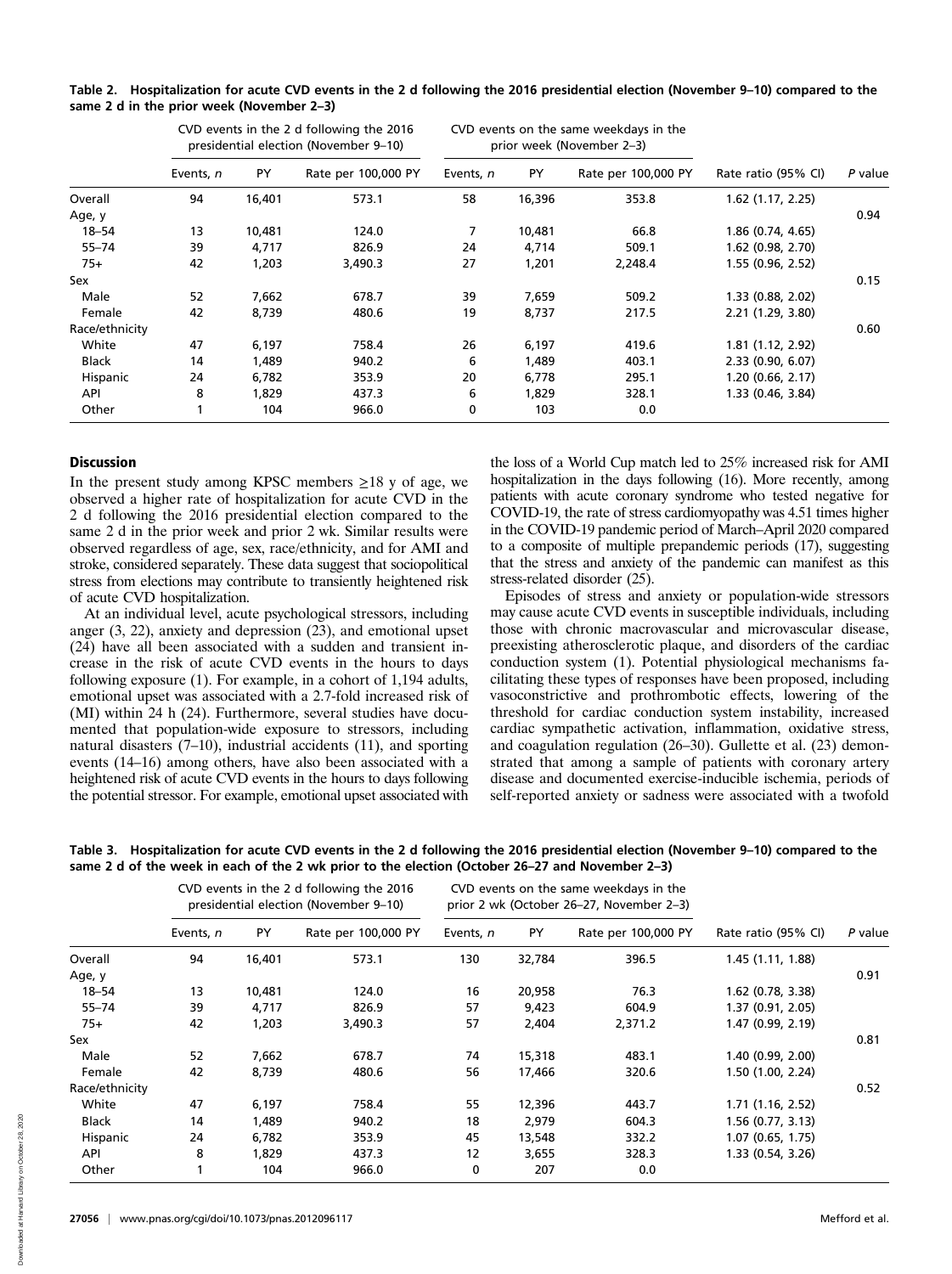| Table 4. Hospitalization for AMI and stroke in the 2 d following the 2016 presidential election (November 9–10) compared to the same |
|--------------------------------------------------------------------------------------------------------------------------------------|
| 2 d in the prior week (November 2–3)                                                                                                 |

|        | CVD events in the 2 d following the 2016<br>presidential election (November 9–10) |        |                     | CVD events on the same weekdays in the prior |        |                     |                     |
|--------|-----------------------------------------------------------------------------------|--------|---------------------|----------------------------------------------|--------|---------------------|---------------------|
|        | Events, n                                                                         | PY     | Rate per 100,000 PY | Events, n                                    | PY     | Rate per 100,000 PY | Rate ratio (95% CI) |
| AMI    | 40                                                                                | 16,399 | 243.9               | 24                                           | 16,393 | 146.4               | $1.67$ (1.00, 2.76) |
| Stroke | 54                                                                                | 16,412 | 329.0               | 34                                           | 16,407 | 207.2               | 1.59(1.03, 2.44)    |

higher incidence of electrocardiographically documented episodes of myocardial ischemia. In a study of healthy female participants undergoing functional magnetic resonance imaging, Muscatell et al. found that increased neural activity in the left amygdala in response to negative social feedback was related to greater stressor-evoked changes in IL-6 levels, an inflammatory cytokine and marker of CVD risk (31). Furthermore, the authors suggested that as few as one negative experience was sufficient to alter gene expression, leading to transiently increased production of proteins associated with inflammation. While these negative experiences of stress and anxiety are not limited to political events, it is reasonable to speculate that those targeted by divisive rhetoric in politics may be at a higher risk of acute CVD. However, we cannot rule out the potential that positive stress responses (e.g., neurochemical responses to feelings of euphoria) may also increase the risk of acute CVD. Behavioral interventions emphasizing coping mechanisms for stressful triggers may be important in assessing whether these interventions can lower the risk of acute CVD.

As noted previously, in a 2017 survey by the American Psychological Association, a large portion of adults noted the current political climate as a significant source of stress (20). There is a growing body of evidence that stress from elections can negatively impact health. A recent population-based study found that preterm births were elevated among Latina women compared with other women in the 9-mo period after the 2016 presidential election (19). In the present study, we found consistent associations of higher risks of cardiovascular hospitalization within 48 h following the 2016 presidential election compared to the same days of the week 1 and 2 wk earlier. There was no evidence of statistical heterogeneity by age, sex, and race/ ethnicity. However, qualitatively, the association was higher among women compared with men, and among Black and White compared with Hispanic individuals. Since the number of events each day is low, we cannot definitively make conclusions about the rates in these subgroups. Similar patterns may be observed in other nationally representative populations.

Strengths of the present study include the use of a large, diverse population within an integrated healthcare network that contains extensive electronic health record information. Furthermore, to our knowledge, no prior studies have compared hospitalization rates for acute CVD immediately before and after presidential elections. This analysis is timely given the polarized political climate preceding the 2020 presidential election.

- 1. M. A. Mittleman, E. Mostofsky, Physical, psychological and chemical triggers of acute cardiovascular events: Preventive strategies. Circulation 124, 346–354 (2011).
- 2. A. Smyth et al.; INTERHEART Investigators, Physical activity and anger or emotional upset as triggers of acute myocardial infarction: The INTERHEART study. Circulation 134, 1059–1067 (2016).
- 3. M. A. Mittleman et al.; Determinants of Myocardial Infarction Onset Study Investigators, Triggering of acute myocardial infarction onset by episodes of anger. Circulation 92, 1720–1725 (1995).
- 4. E. Mostofsky, M. Maclure, G. H. Tofler, J. E. Muller, M. A. Mittleman, Relation of outbursts of anger and risk of acute myocardial infarction. Am. J. Cardiol. 112, 343–348 (2013).
- 5. S. Koton, D. Tanne, N. M. Bornstein, M. S. Green, Triggering risk factors for ischemic stroke: A case-crossover study. Neurology 63, 2006–2010 (2004).
- 6. A. Sharma et al., Prevalence of triggering factors in acute stroke: Hospital-based observational cross-sectional study. J. Stroke Cerebrovasc. Dis. 24, 337–347 (2015).

We also acknowledge some limitations. Deaths prior to hospitalization were not captured in the present study. Given the short time frame for assessing acute CVD, small numbers of hospitalizations may have limited our statistical power to detect differences within subgroups. In addition, results may not be fully generalizable to patients in less-integrated health systems, uninsured individuals, or those in other regions of the country, emphasizing the importance of reproducibility in other populations. Furthermore, measures of stress are not captured in the patient electronic health record and we cannot make direct connections between sociopolitical stress and risk of acute CVD. We included time periods only after the transition to ICD-10 coding in October 2015, since the transition between ICD-9 and ICD-10 coding could influence trends. We conducted a sensitivity analysis comparing rates in 2016 to similar time periods in 2015 and 2017, but future work is also warranted to investigate these associations in future election cycles. Finally, seasonal effects due to daylight savings time have been shown to increase the risk of CVD events (32), and we cannot rule out the potential influence of seasonality on our results. However, confounding is of minimal concern given the short event windows chosen for the present analysis.

In conclusion, transiently heightened cardiovascular risk around the 2016 election may be attributable to sociopolitical stress. Further research is needed to understand the intersection between major sociopolitical events, perceived stress, and acute CVD events.

Data Availability. Anonymized data that support the findings of this study may be made available from the investigative team in the following conditions: 1) agreement to collaborate with the study team on all publications, 2) provision of external funding for administrative and investigator time necessary for this collaboration, 3) demonstration that the external investigative team is qualified and has documented evidence of training for human subjects protections, and 4) agreement to abide by the terms outlined in data use agreements between institutions.

ACKNOWLEDGMENTS. The authors thank Ran Liu of the Kaiser Permanente Southern California Department of Research & Evaluation for her programming and statistical contributions to this study. Funding for the present study was provided by Grant P0131281 from the W.K. Kellogg Foundation.

- 7. J. Leor, W. K. Poole, R. A. Kloner, Sudden cardiac death triggered by an earthquake. N. Engl. J. Med. 334, 413–419 (1996).
- 8. R. A. Kloner, J. Leor, W. K. Poole, R. Perritt, Population-based analysis of the effect of the Northridge Earthquake on cardiac death in Los Angeles County, California. J. Am. Coll. Cardiol. 30, 1174–1180 (1997).
- 9. C. Chan et al., Acute myocardial infarction and stress cardiomyopathy following the Christchurch earthquakes. PLoS One 8, e68504 (2013).
- 10. M. Niiyama et al., Population-based incidence of sudden cardiac and unexpected death before and after the 2011 earthquake and tsunami in Iwate, northeast Japan. J. Am. Heart Assoc. 3, e000798 (2014).
- 11. J. B. Ruidavets et al., Triggering of acute coronary syndromes after a chemical plant explosion. Heart 92, 257–258 (2006).
- 12. J. S. Steinberg et al., Increased incidence of life-threatening ventricular arrhythmias in implantable defibrillator patients after the World Trade Center attack. J. Am. Coll. Cardiol. 44, 1261–1264 (2004).